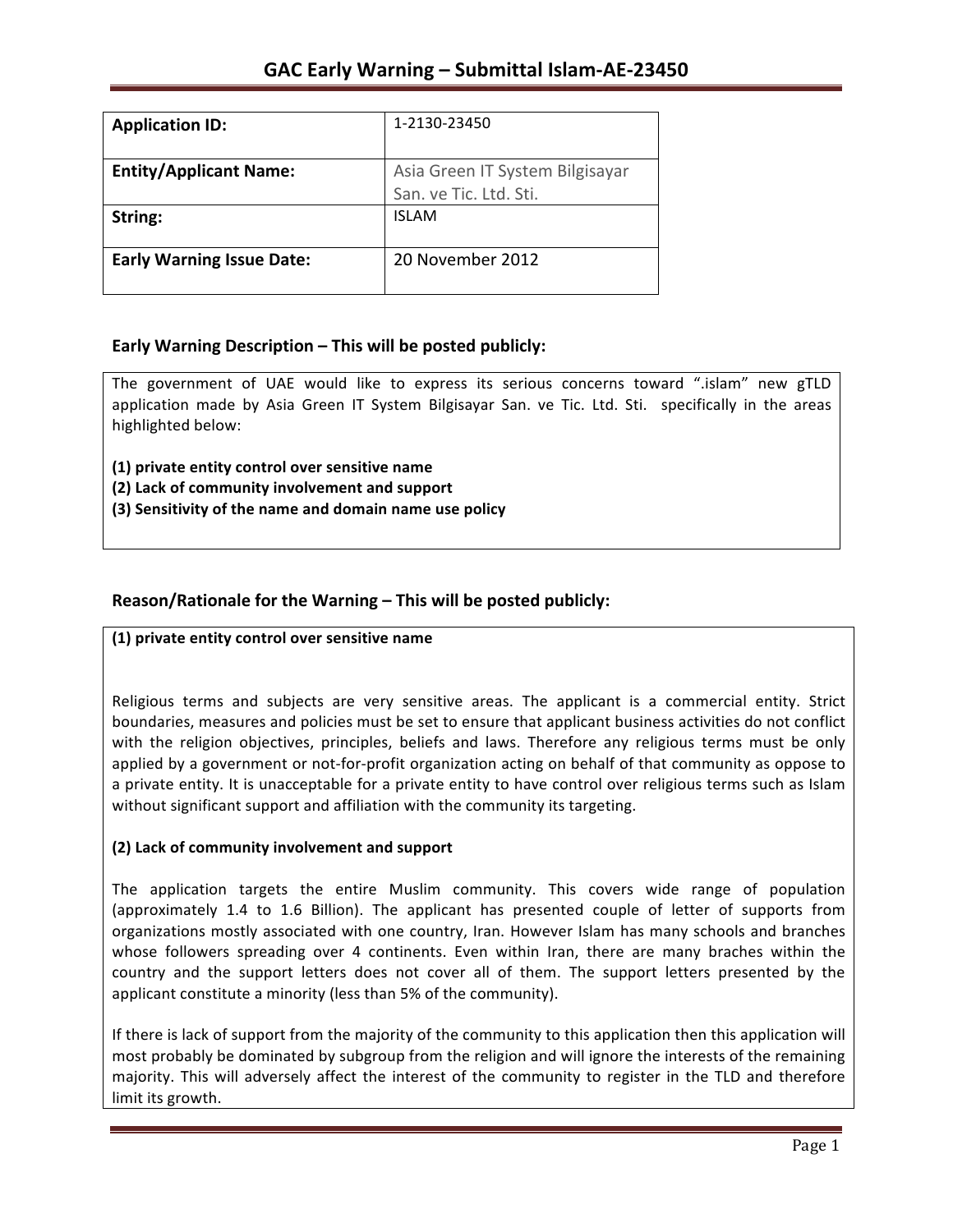Furthermore there is lack of information regarding background and affiliation of the company and its leader. In all cases they will represent the entire Muslim community and hence the support of community is an essential prerequisite and must be in a form of letter from known NGOs and intergovernmental organizations that do represent majority of the community such as the IOC.

## **(3) Sensitivity of the name and domain name use policy**

Religions are extremely sensitive subject. Within religions there are different sub groups and sects who may have many differences and diversities. It is very difficult task to unite all of these differences under one TLD unless it is run and supported by an organization that represent the community or its majority.

As with all religions, Islam has basic principles, pillars, views and law. Anything that would conflict with such principles, pillars, views, believes or law would be unacceptable for the followers and believers of Islam (hence the community) in general which naturally brings issue of registration and use policies. A very important question must be raised as to how the applicant will ensure that the use of the domain name is in line with Islam principles, views and law? These issues will be eliminated if this TLD is supported and supervised by an IGO which represents majority of the community. The application lacks any sort of protection to ensure that the use of the domain names registered under the applied for new gTLD are in line with Islam principles, pillars, views believes and law. There are no clear mechanisms to prevent any abuses related to the above.

For the above reasons, the government of UAE would like to **raise its disapproval and non-endorsement** to this application and request the ICANN and the new gTLD program evaluators to not approve this application.

## **Possible Remediation steps for Applicant – This will be posted publicly:**

The applicant should withdraw their application based on the information provided above

## **Further Notes from GAC Member(s) (Optional) – This will be posted publicly:**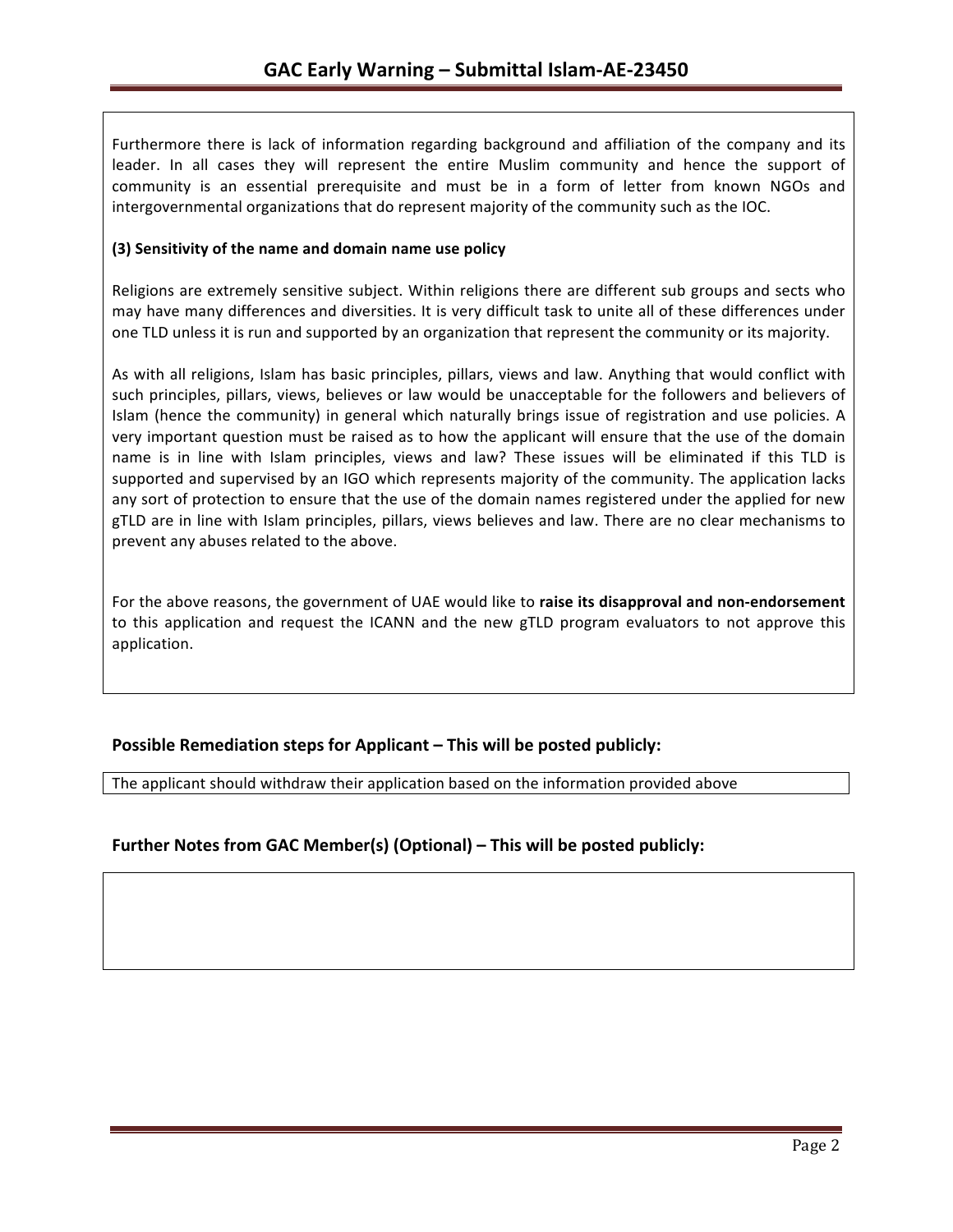# **INFORMATION FOR APPLICANTS**

## **About GAC Early Warning**

The GAC Early Warning is a notice only. It is not a formalobjection, nor does it directly lead to a process that canresult in rejection of the application. However, a GAC EarlyWarning should be taken seriously as it raises the likelihoodthat the application could be the subject of GAC Adviceon New gTLDs or of a formal objection at a later stage in theprocess. Refer to section 1.1.2.4 of the Applicant Guidebook (http://newgtlds.icann.org/en/applicants/agb) for more information on GAC Early Warning.

# **Instructions if you receive the Early Warning**

**ICANN** strongly encourages you work with relevant parties as soon as possible to address the concerns **voiced in the GAC Early Warning.** 

### **Asking questions about your GAC Early Warning**

If you have questions or need clarification about your GAC Early Warning, please contact gacearlywarning@gac.icann.org.As highlighted above, ICANN strongly encourages you to contact gacearlywarning@gac.icann.org as soon as practicableregarding the issues identified in the Early Warning. 

### **Continuing with your application**

If you choose to continue with the application, then the "Applicant's Response" section below should be completed. In this section, you should notify the GAC of intended actions, including the expected completion date. This completed form should then be sent to gacearlywarning@gac.icann.org.If your remediation steps involve submitting requests for changes to your application, see the change request process at http://newgtlds.icann.org/en/applicants/customer-service/change-requests.

In the absence of a response, ICANN will continue to process the application as submitted.

### **Withdrawing your application**

If you choose to withdraw your application within the 21-day window to be eligible for a refund of 80% of the evaluation fee (USD 148,000),please follow the withdrawal process published at http://newgtlds.icann.org/en/applicants/customer-service/withdrawal-refund. Note that an application can still be withdrawn after the 21-day time period; however, the available refund amount is reduced. See section 1.5 of the Applicant Guidebook.

For questions please contact: gacearlywarning@gac.icann.org